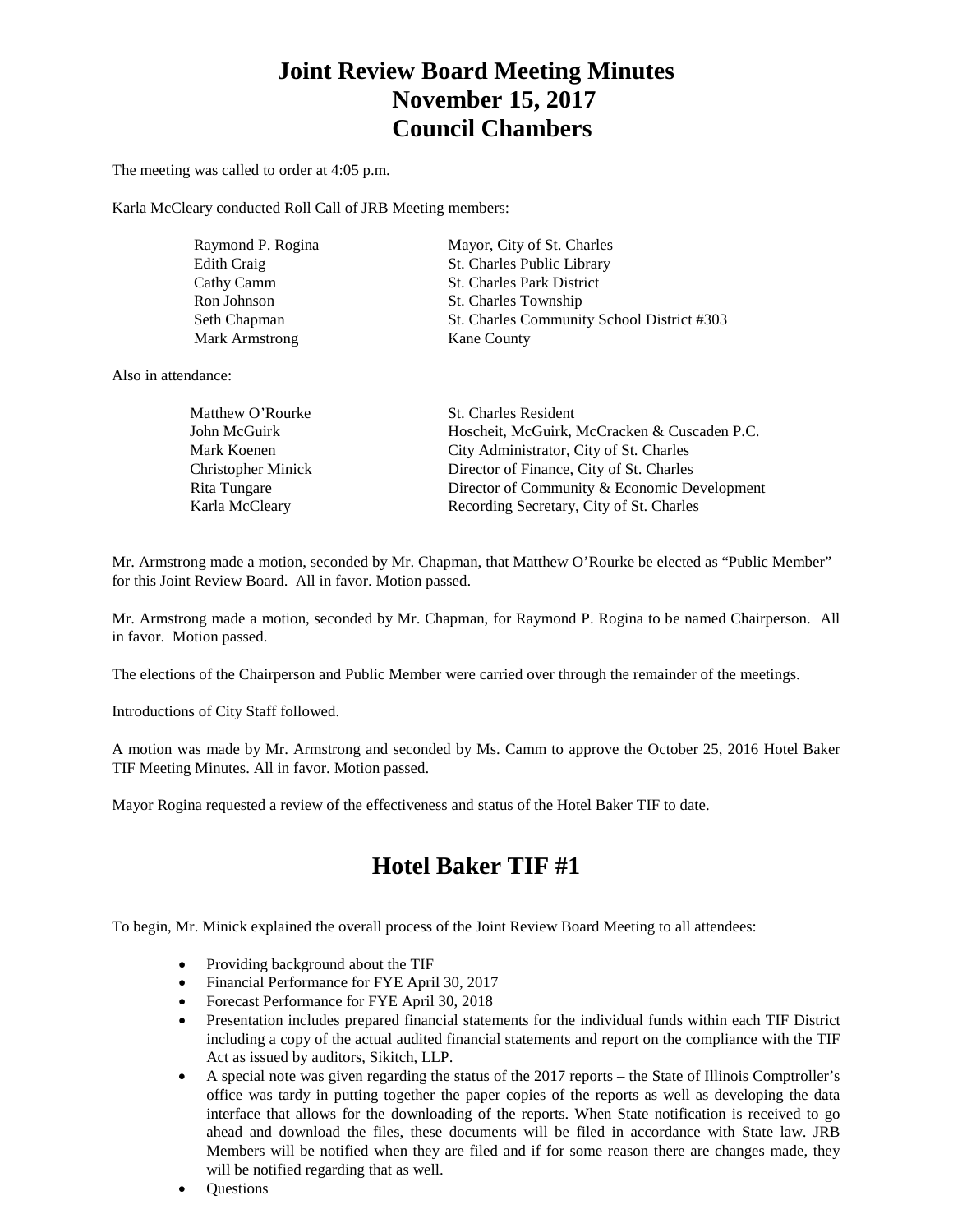Mr. Minick reported that the Hotel Baker TIF, District #1, was established on January 6, 1997. There was General Obligation Debt of the City that was issued to assist with financing the rehabilitation of the Baker Hotel. That debt was paid off on December 1, 2016, therefore there is no outstanding bonded debt related to this TIF as of April 30, 2017. At FYE - April 30<sup>th</sup>, 2016, there was \$410,000 in principal outstanding on this debt. The Hotel Baker TIF will expire with the 2018 tax levy which is payable during calendar year 2019. For the year ending 4/30/2017, the TIF had revenues of approximately \$236,614. The debt service expense related to the principal and interest payments were \$415,125 resulting in a deficit of \$178,500. The amount to cover the deficit was advanced from the City's General Fund and as of 4/30/2017, the City's General Fund had advanced this TIF District \$471,250. For FY 2018, with no debt service expenditures, it is anticipated that repayment of the advanced funds will begin.

Revenues anticipated are approximately \$233,000. With no debt service due in FY 2018, this will allow for repayment in the amount of approximately \$233,000 leaving an approximate balance due to the City's General Fund of about \$238,000 at 4/30/2018.

Mayor Rogina asked if there were any questions or comments regarding this TIF. There were none.

Mayor Rogina requested a motion to adjourn. Mr. Armstrong motioned to adjourn, seconded by Mr. Johnson. All in favor. The meeting was adjourned at 4:15 p.m.

Raymond P. Rogina, Chairman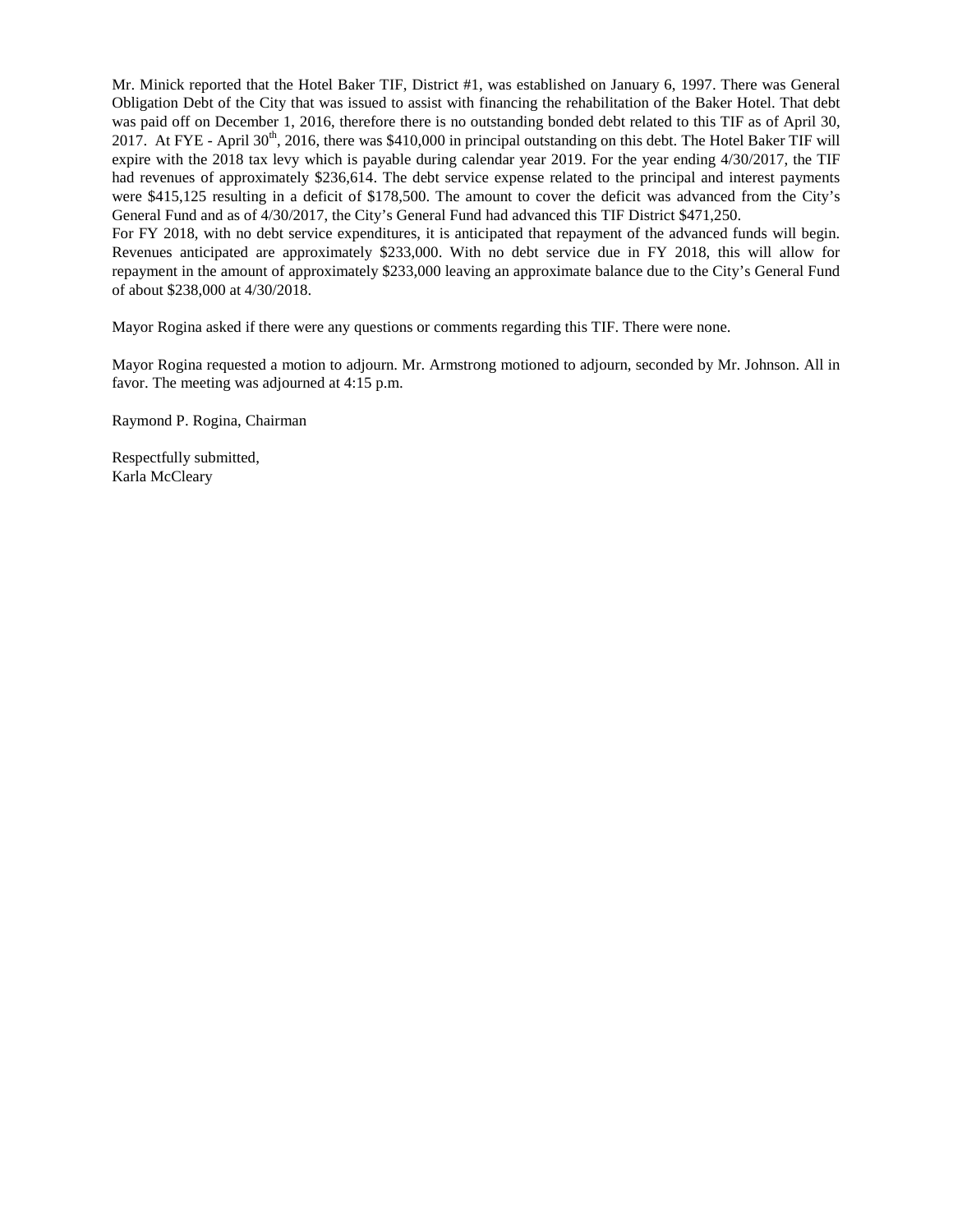## **Joint Review Board Meeting Minutes November 15, 2017 Council Chambers**

### **Moline Foundry TIF #2**

The meeting was called to order at 4:15 p.m.

Karla McCleary conducted Roll Call.

| Raymond P. Rogina     | Mayor, City of St. Charles                 |
|-----------------------|--------------------------------------------|
| Matthew O'Rourke      | St. Charles Resident – Public Member       |
| Edith Craig           | St. Charles Public Library                 |
| Cathy Camm            | <b>St. Charles Park District</b>           |
| Ron Johnson           | St. Charles Township                       |
| Seth Chapman          | St. Charles Community School District #303 |
| <b>Mark Armstrong</b> | Kane County                                |

A motion was made by Mr. Armstrong and seconded by Mr. Chapman to approve the October 25, 2016 Moline Foundry TIF Meeting Minutes. All in favor. Motion passed.

Mayor Rogina requested a review of the effectiveness and status of the Moline Foundry TIF to date.

Mr. Minick reported that the Moline Foundry TIF, District #2, was established on July 6, 1998. This TIF expires with the 2019 tax levy payable in calendar year 2020 with the City's FY ending 4/30/2021. As of 4/30/2017, there is approximately bonded debt outstanding in the amount of \$325,000. The final payment on this debt will be made on December 1, 2017. During FY 2017, this TIF generated a surplus of approximately \$189,000. Based on revenues of \$525,289 with debt service expense during FY 2017 of \$336,325, resulting in the surplus of approximately \$189,000. As of 4/30/2017, this fund has been paying off prior advances from the General Fund during years when the tax incremental revenue was not sufficient to make the debt service payments. As a result, this fund still owes the General Fund approximately \$427,465. The surplus that was generated during FY 2017 will be applied to repayment of that, resulting in approximately \$230,000 still owed. For FY 2018, another surplus is anticipated in approximately \$431,000 and approximately \$341,000 in debt service expense. There was a change in the classification of these buildings from manufacturing valuation to warehousing valuation for the 2016 levy that is being collected now. This is why there is a substantial reduction in revenue between 2017 and 2018. The revenue is reduced by approximately \$94,000 based on the reclassification of existing buildings.

Mayor Rogina asked if this is the first time that this has happened in relation to the TIF's. Mr. Minick said that to the best of his knowledge, yes, this was the first time that this has occurred.

Mr. Armstrong stated that the General Assembly is looking at the issue of TIF abuse statewide. The Moline TIF is the poster child when TIF's have gone right when considering the contaminants that were existing prior – there is simply no way it would ever have been developed. Allowing it to remain undeveloped would have been detrimental to the environmental conditions locally. Mayor Rogina appreciated that comment and added that the City has done an upward swing for many years moving green and will continue to do that.

Mayor Rogina requested a motion to adjourn. Mr. Armstrong motioned to adjourn, seconded by Ms. Camm. All in favor. The meeting was adjourned at 4:23 p.m.

Raymond P. Rogina, Chairman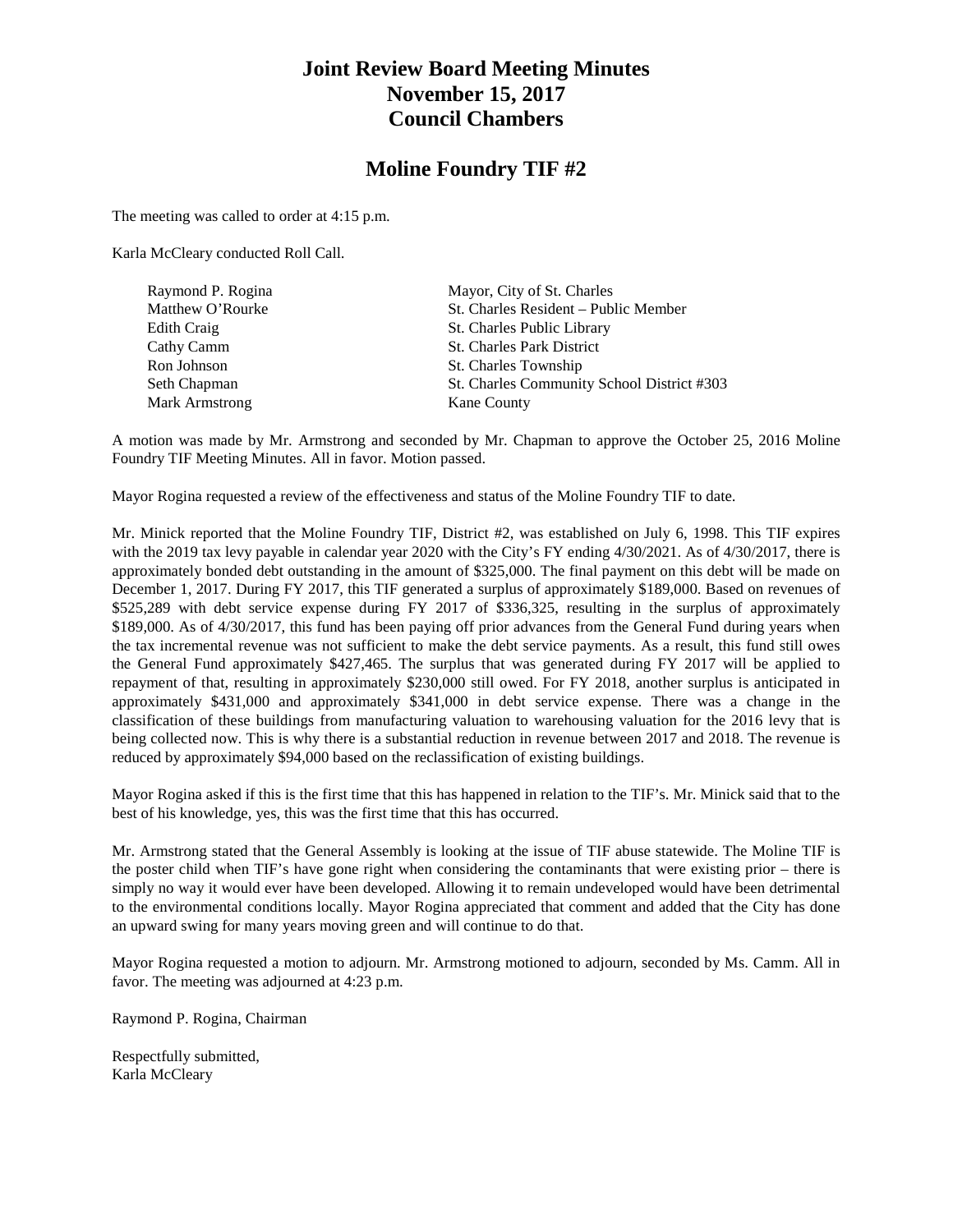## **Joint Review Board Meeting Minutes November 15, 2017 Council Chambers**

#### **Former St. Charles Mall TIF #3**

The meeting was called to order at 4:23 p.m.

Karla McCleary conducted Roll Call.

| Raymond P. Rogina     | Mayor, City of St. Charles                 |
|-----------------------|--------------------------------------------|
| Matthew O'Rourke      | St. Charles Resident – Public Member       |
| Edith Craig           | St. Charles Public Library                 |
| Cathy Camm            | <b>St. Charles Park District</b>           |
| Ron Johnson           | St. Charles Township                       |
| Seth Chapman          | St. Charles Community School District #303 |
| <b>Mark Armstrong</b> | Kane County                                |

A motion was made by Mr. Johnson and seconded by Ms. Camm to approve the October 25, 2016 St. Charles Mall TIF Meeting Minutes. All in favor. Motion passed.

Mayor Rogina requested a review of the effectiveness and status of St. Charles Mall TIF to date. He clarified that this TIF represents the old mall property located on Route 38 and Randall Road, not the former Charlestowne Mall.

Mr. Minick reported that the St. Charles Mall TIF, District #3, was established on June 19, 2000. This TIF expires with the 2023 tax levy that will be payable during calendar year 2024. As of 4/30/2017, there is debt outstanding in the amount of \$1,140,000. The debt for this TIF will mature on December 1, 2022. During 2017, this fund had and settled an assessment challenge that covered approximately 5 years of tax receipts for this TIF. The result is that there was no incremental revenue that was recognized during the fund during 2017. The TIF has a liability to Kane County of approximately \$150,000 as of 4/30/2017. This is so the overlapping tax districts and the taxpayer for the former mall property, ShoDeen, can be made whole based on property tax credits which are based on the new assessed values. There was correspondence circulated approximately a year ago, that related to the assessment challenges. Some of the payments to the overlapping districts were reduced to reflect some of the prior assessment challenges and in realty, the incremental revenue to the TIF is what should have been reduced – not the distributions to the overlapping districts. Lead by Mr. Chapman's efforts, this was brought to the county's attention and credit was given back in the amounts they had improperly been reduced during those prior years. Additionally, this TIF has general obligation debt of the City backing its performance. It has a liability to the General Fund for approximately \$1,228,435 for subsidies that the General Fund has made to cover the debt service on the bonds. The forecast for FY 2018 is revenue generation in the amount of about \$101,000. There is a debt service expense of about \$220,450 that will result in a shortfall of approximately \$120,000 for FY 2018. This will create approximately \$1,448,885 in liability to the City's General Fund at 4/30/2018. Additionally, if this is the case there will be a liability of approximately \$48,655 to Kane County remaining 4/30/2018. As construction occurs on this property, incremental revenues will increase which will reduce the liability to the City's General Fund.

Mr. Armstrong stated that one thing that will be useful with that is making sure that whenever a unit is complete and ready for occupancy, make sure that information is given to the Assessor as quickly as possible. Customarily, a property is assessed when it becomes fit for occupancy – in this instance this would mean the same as an occupancy permit - but not necessarily. Developers know this and commonly, they will get something really close and not go for an occupancy permit until they have a tenant, to delay paying taxes. This is not what the law states, so the Township Assessor needs to remain fully in the loop on the way the occupancy is going, said Mr. Armstrong. In addition, this will assist with getting tenants in there faster because they know they have an increased liability just by having the work done.

Mr. Chapman asked if there is information regarding the build-out schedule. Ms. Tungare said they will begin site work in the spring of 2018. This project is scheduled for an 8-10 year build-out with the first phase including two residential buildings that will be located on the eastern most edge of the property.

Mayor Rogina requested a motion to adjourn. Ms. Camm motioned to adjourn, seconded by Ms. Craig. All in favor. The meeting was adjourned at 4:30 p.m.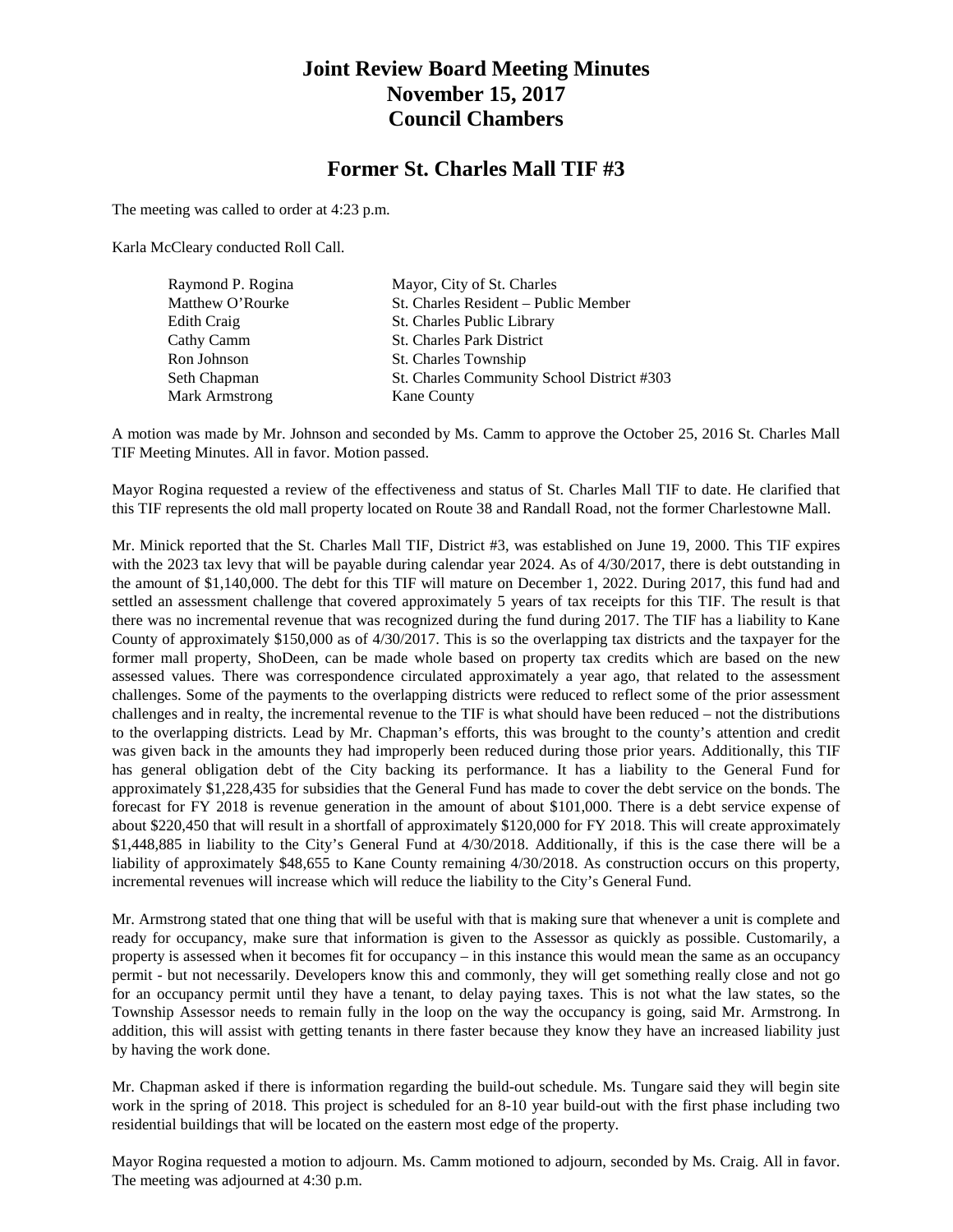Raymond R. Rogina, Chairman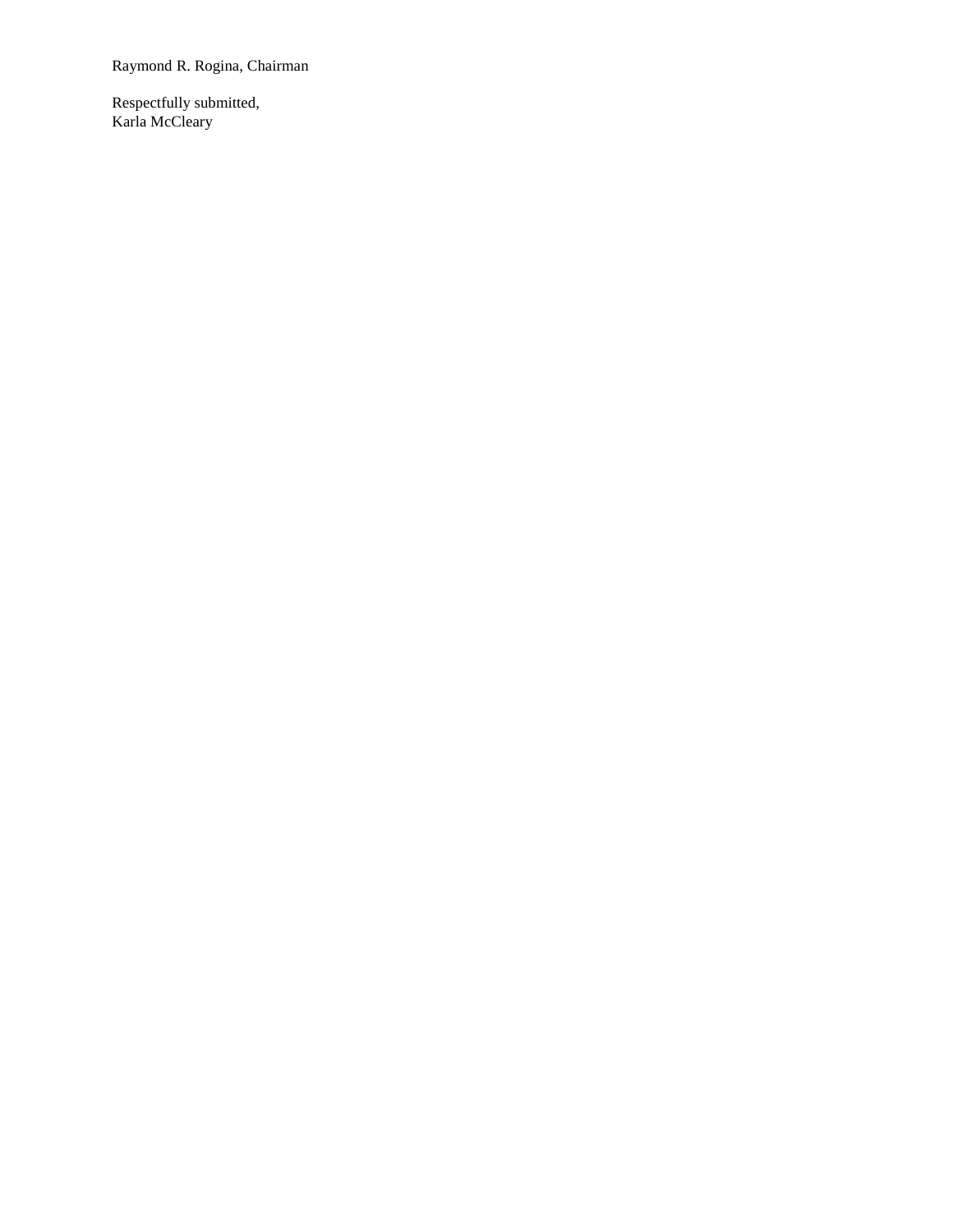# **Joint Review Board Meeting Minutes November 15, 2017 Council Chambers First Street TIF #4**

The meeting was called to order at 4:30 p.m.

Karla McCleary conducted Roll Call.

| Raymond P. Rogina     | Mayor, City of St. Charles                 |
|-----------------------|--------------------------------------------|
| Matthew O'Rourke      | St. Charles Resident – Public Member       |
| Edith Craig           | St. Charles Public Library                 |
| Cathy Camm            | <b>St. Charles Park District</b>           |
| Ron Johnson           | St. Charles Township                       |
| Seth Chapman          | St. Charles Community School District #303 |
| <b>Mark Armstrong</b> | Kane County                                |
|                       |                                            |

A motion was made by Ms. Camm and seconded by Mr. Chapman to approve the October 25, 2016 First Street TIF Meeting Minutes. All in favor. Motion passed.

Mayor Rogina requested a review of the effectiveness and status of First Street TIF to date.

Mr. Minick said TIF #4 was established in March of 2002. This TIF expires during levy year 2024 payable in calendar year 2025. The original City's TIF #4 was reconstituted and separated into two TIF districts during February 2015. The TIF boundaries were reduced for TIF #4 to exclude the undeveloped portions of the original TIF which became TIF #7. Both of these TIF districts act in concert regarding the debt and incremental revenue that is generated. There is development going on in the new TIF #7 area that will increase increment as this development activity occurs. In February 2013, the debt for this TIF was restructured and the term was extended until

December 1, 2038. The goal was, due to the significant delays in the First Street development during 2008 - 2010, the goal was to lower the short term debt service amounts related to the TIF to provide better cash slow to reflect the development activity in the new development time schedule that had occurred based on the delays from the economic activity and conditions. In addition, about one year ago, refinancing was completed on a certain portion of the debt related to TIF #4 resulting in a savings of approximately \$416,000 of interest costs as compared to the prior debt service schedule. The term on the particular refunding was not extended – this was done to achieve the cost savings of the better interest rate market allowed at that time. In 2017, incremental and interest revenue generated was \$485,245 with debt service expenditures of \$1,126,679. There was a \$641,434 deficit that occurred during FY 2017. That deficit was covered partially from a transfer of incremental revenue in the amount of \$102,000 from TIF #7 as well as a transfer from the City's General Fund. As of 4/30/2017, this TIF owes the City's General Fund \$2,156,616 and it also has \$24,755,000 in debt outstanding. During FY 2018, the forecast includes about \$480,000 in revenues as well as another transfer from TIF #7 in the amount of \$139,000 with debt service expenditures just under \$1,260,000 resulting in approximately a \$640,000 deficit. Realizing these figures, the amount owed to the General Fund at 4/30/2018 would be \$2,796,750.

Mayor Rogina asked if there were any questions or comments. There were none.

Mayor Rogina requested a motion to adjourn. Mr. Johnson motioned to adjourn, seconded by Mr. Armstrong. All in favor. The meeting was adjourned at 4:35 p.m.

Raymond P. Rogina, Chairman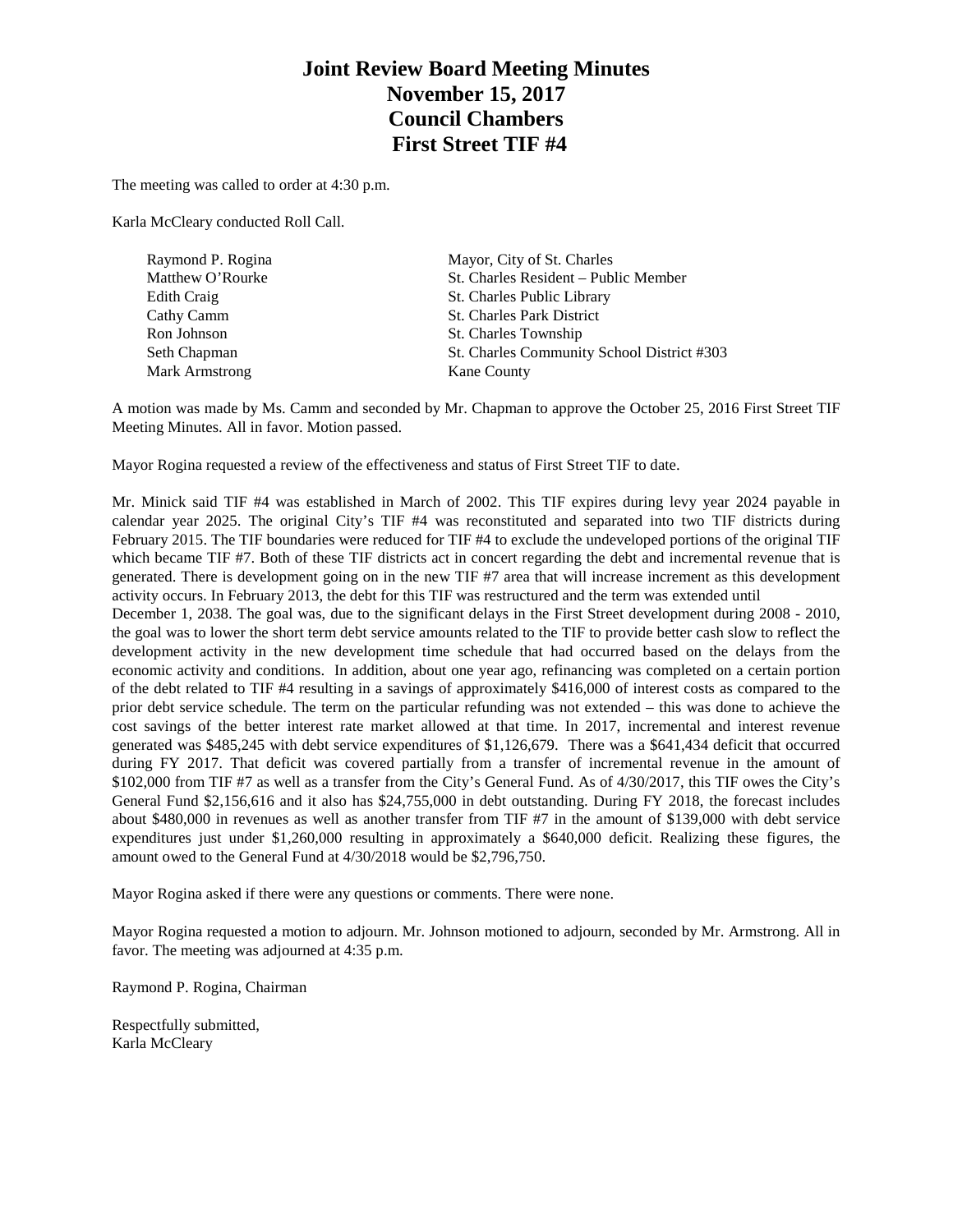## **Joint Review Board Meeting Minutes November 15, 2017 Council Chambers St. Charles Manufacturing TIF #5**

The meeting was called to order at 4:35 p.m.

Karla McCleary conducted Roll Call.

| Raymond P. Rogina     | Mayor, City of St. Charles                 |
|-----------------------|--------------------------------------------|
| Matthew O'Rourke      | St. Charles Resident – Public Member       |
| Cathy Camm            | <b>St. Charles Park District</b>           |
| Edith Craig           | St. Charles Public Library                 |
| Ron Johnson           | St. Charles Township                       |
| Seth Chapman          | St. Charles Community School District #303 |
| <b>Mark Armstrong</b> | <b>Kane County</b>                         |

A motion was made by Mr. Johnson and seconded by Ms. Camm to approve the October 25, 2016 St. Charles Manufacturing TIF Meeting Minutes. All in favor. Motion passed.

Mayor Rogina requested a review of the effectiveness and status of St. Charles Manufacturing TIF to date.

Mr. Minick reported that the St. Charles Manufacturing or St. Charles Kitchen TIF, District #5, was established on May 5, 2003. This TIF expires during levy year 2026 payable in calendar year 2027. Currently, this TIF has debt outstanding in the amount of \$1,955,000 as of April 30, 2017. That debt matures on December 1, 2023. Revenues generated were \$190,439 as of FY ending April 30, 2017. There were debt service expenditures of \$320,875 resulting in a deficit of approximately \$130,436. This deficit was covered by the City's General Fund creating a liability to the General Fund in the amount of approximately \$1,582,254 as of 4/30-2017. Similar results are anticipated for FY 2018 with incremental revenues of \$191,660 and debt service of about \$318,675 leaving a deficit of approximately \$127,015. The General Fund is anticipated to make a transfer to cover this shortfall resulting in about a \$1,709,269 liability to the General Fund as of 4/30/2018.

Mayor Rogina asked if there are any questions or comments regarding this TIF.

Ms. Craig asked where this TIF is located. Ms. Tungare said it is along Route 64 and Tyler Road, behind the Chrysler Jeep Auto Dealership and going as far south as the railroad tracks.

Mayor Rogina requested a motion to adjourn. Mr. Chapman motioned to adjourn, seconded by Mr. Johnson. All in favor. The meeting was adjourned at 4:40 p.m.

Raymond P. Rogina, Chairman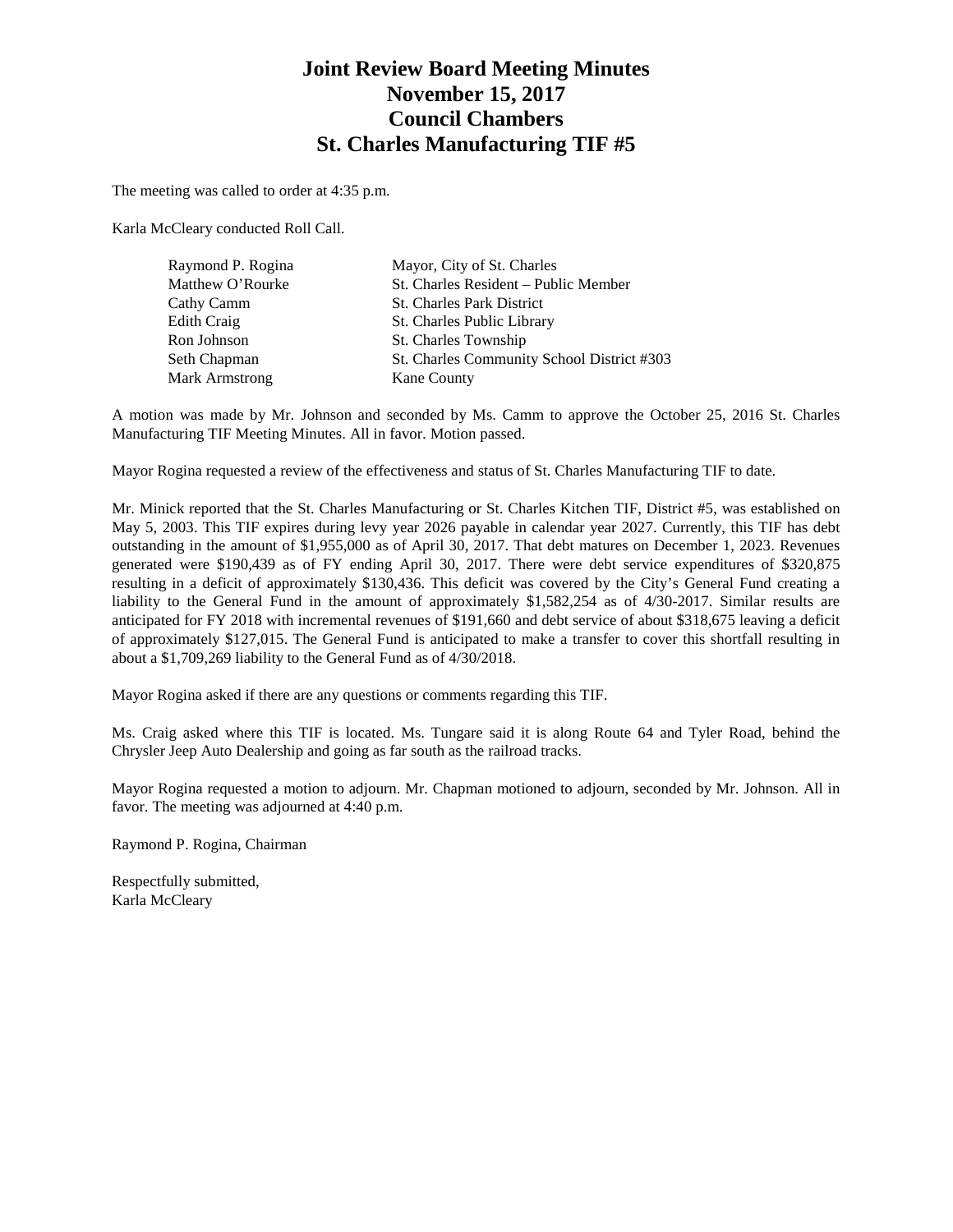# **Joint Review Board Meeting Minutes November 15, 2017 Council Chambers Lexington Club TIF #6**

The meeting was called to order at 4:40 p.m.

Karla McCleary conducted Roll Call.

| Raymond P. Rogina | Mayor, City of St. Charles                 |
|-------------------|--------------------------------------------|
| Matthew O'Rourke  | St. Charles Resident – Public Member       |
| Cathy Camm        | <b>St. Charles Park District</b>           |
| Edith Craig       | St. Charles Public Library                 |
| Ron Johnson       | St. Charles Township                       |
| Seth Chapman      | St. Charles Community School District #303 |
| Mark Armstrong    | <b>Kane County</b>                         |
|                   |                                            |

A motion was made by Mr. Armstrong and seconded by Mr. Johnson to approve the October 25, 2016 Lexington Club TIF Meeting Minutes. All in favor. Motion passed.

Mayor Rogina requested a review of the effectiveness and status of Lexington Club TIF to date. Ms. Tungare stated that this TIF is located on the north side of Dean Street between  $7<sup>th</sup>$  and  $9<sup>th</sup>$  Streets on the property that was formerly Applied Composites.

Mr. Minick reported that the Lexington Club TIF, established during January of 2013, expires with the 2036 tax levy year, payable during calendar year 2037. This particular TIF has no debt outstanding. The Redevelopment Agreement was established as a pay-as-you go repayment to the developer. This means that to the extent TIF revenues are generated and available, will be the extent of the developer's collection up to a maximum as stated in the Redevelopment Agreement.

During FY 2017, \$9,011 of incremental revenue was generated. There are no eligible costs that have been incurred or documented with the City. The \$9,011 along with prior year receipts is sitting in the bank and as of 4/30/2017 there is a cash balance of about \$17,684 in this TIF. Estimates include the receipt of an additional \$12,060 during FY 2018 resulting in a cash balance of about \$29,000 as of 4/30/2018. At this point, there are no expenses forthcoming or expected to be incurred. This development seems to be dormant at this particular time.

Ms. Craig verified that there is no change from last year's meeting minutes with regards to development activity. Mr. Minick reiterated that there is no activity at this time.

Mr. Johnson asked if this project originally was planned to be between at  $5<sup>th</sup>$  and  $7<sup>th</sup>$  Streets. Mr. Koenen said this property is not a perfect rectangle and Ms. Tungare added that there is a portion located just south of there up to the railroad tracks.

Mayor Rogina stated as a side note that there is activity at this location in the way of proposed development. There is a proposal for a brewery in one of the old industrial buildings remaining on this site.

Mayor Rogina asked if there were any questions or comments regarding this TIF.

Mayor Rogina requested a motion to adjourn. Mr. Johnson motioned to adjourn, seconded by Ms. Craig. All in favor. The meeting was adjourned at 4:45 p.m.

Raymond P. Rogina, Chairman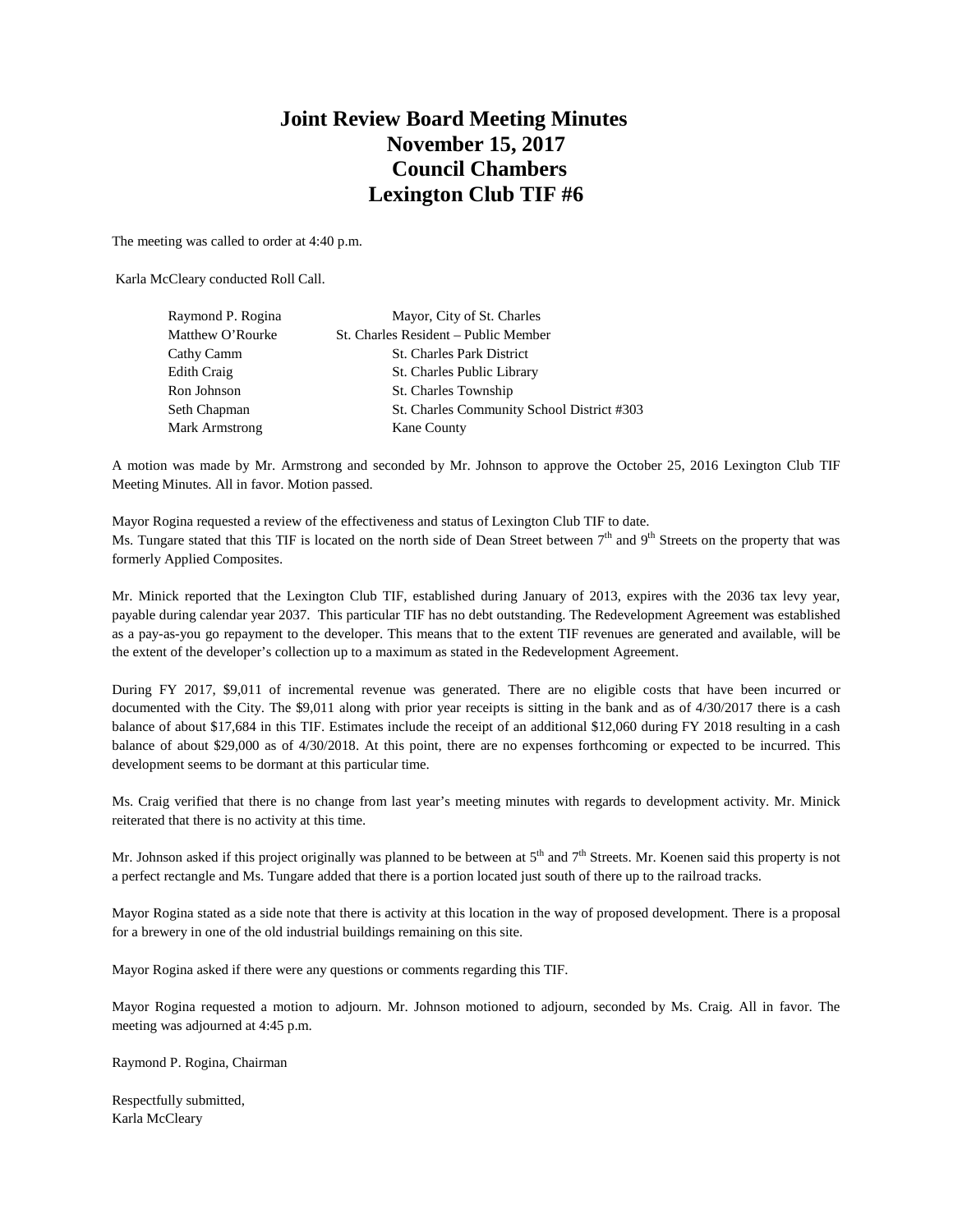## **Joint Review Board Meeting Minutes November 15, 2017 Council Chambers Central Downtown TIF #7**

The meeting was called to order at 4:45 p.m.

| Karla McCleary conducted Roll Call. |                                            |
|-------------------------------------|--------------------------------------------|
| Raymond P. Rogina                   | Mayor, City of St. Charles                 |
| Matthew O'Rourke                    | St. Charles Resident - Public Member       |
| Cathy Camm                          | <b>St. Charles Park District</b>           |
| Edith Craig                         | St. Charles Public Library                 |
| Ron Johnson                         | St. Charles Township                       |
| Seth Chapman                        | St. Charles Community School District #303 |
| <b>Mark Armstrong</b>               | Kane County                                |

A motion was made by Mr. Chapman and seconded by Mr. Armstrong to approve the October 25, 2016 Central Downtown TIF Meeting Minutes. All in favor. Motion passed.

Mayor Rogina requested a review of the effectiveness and status of Central Downtown TIF to date.

Mr. Minick reported that the Central Downtown TIF, District #7, was established in February, 2015. This is the eastern half of the original First Street Development project and this also restarted the TIF clock based on significant delays that happened in the construction schedule related to the great recession. Incremental revenue began with the 2016 levy payable during the City's FY 2017. This TIF will expire with the 2037 levy that will be payable during calendar year 2038. Approximately \$129,710 in incremental revenue was received during FY 2017. Also, \$102,000 was transferred to assist in the debt service repayments for the First Street TIF #4. Anticipated incremental revenue for FY 2018 is \$139,000 and that will be transferred to First Street TIF #4 to assist with the debt service payments. In the interim, this is not a different treatment than what would have afforded had the original TIF continued. Those funds would have been incremental revenues utilized for the First Street TIF. This fund has been advanced \$1,482,013 from the City's General Fund related to the expenses for the parking garage and streetscape improvements for phase 3. There are some additional capital projects related to phase 3 that are the City's responsibility. There will be some additional transfers of revenue to cover those costs as the development of phase 3 of that development occurs over the next few years. Streetscaping and plaza improvements are the main expenditures that will be incurred as they relate to this TIF. These improvements will be an investment in this TIF and hopefully generate additional incremental revenue.

Mayor Rogina asked Ms. Tungare to provide an overview of the building schedule as it relates to First Street and this portion of the TIF. Ms. Tungare said there is one additional building that will be constructed north of the parking deck that is similar to the building currently located at the corner of Illinois and 1<sup>st</sup> Street. A similar footprint will be constructed just north of the parking deck. City Council recently approved plans for this and it will be for 3 floors of residential condominiums with retail on the first floor of the building and office use on the second floor. Per the Redevelopment Agreement, construction of this building is to begin in March of 2018 with completion of this building to be in late summer of 2019. This will complete phase 3 of the First Street Development project. As soon as construction begins and the shell is completed, the City will start work on public improvements such as the river walk and the plaza with completion by the end of 2019 or early 2020 at the latest.

Mr. Chapman asked if the developer covers the cost of the river walk. Ms. Tungare replied that it is the City's obligation to cover these capital improvements as they relate to the river walk and plaza, per the Redevelopment Agreement.

Mayor Rogina asked if there were any more questions or comments regarding this TIF. There were none.

Mayor Rogina requested a motion to adjourn. Mr. Armstrong motioned to adjourn, seconded by Mr. Chapman. All in favor. The meeting was adjourned at 4:53 p.m.

Raymond P. Rogina, Chairman

Respectfully submitted,